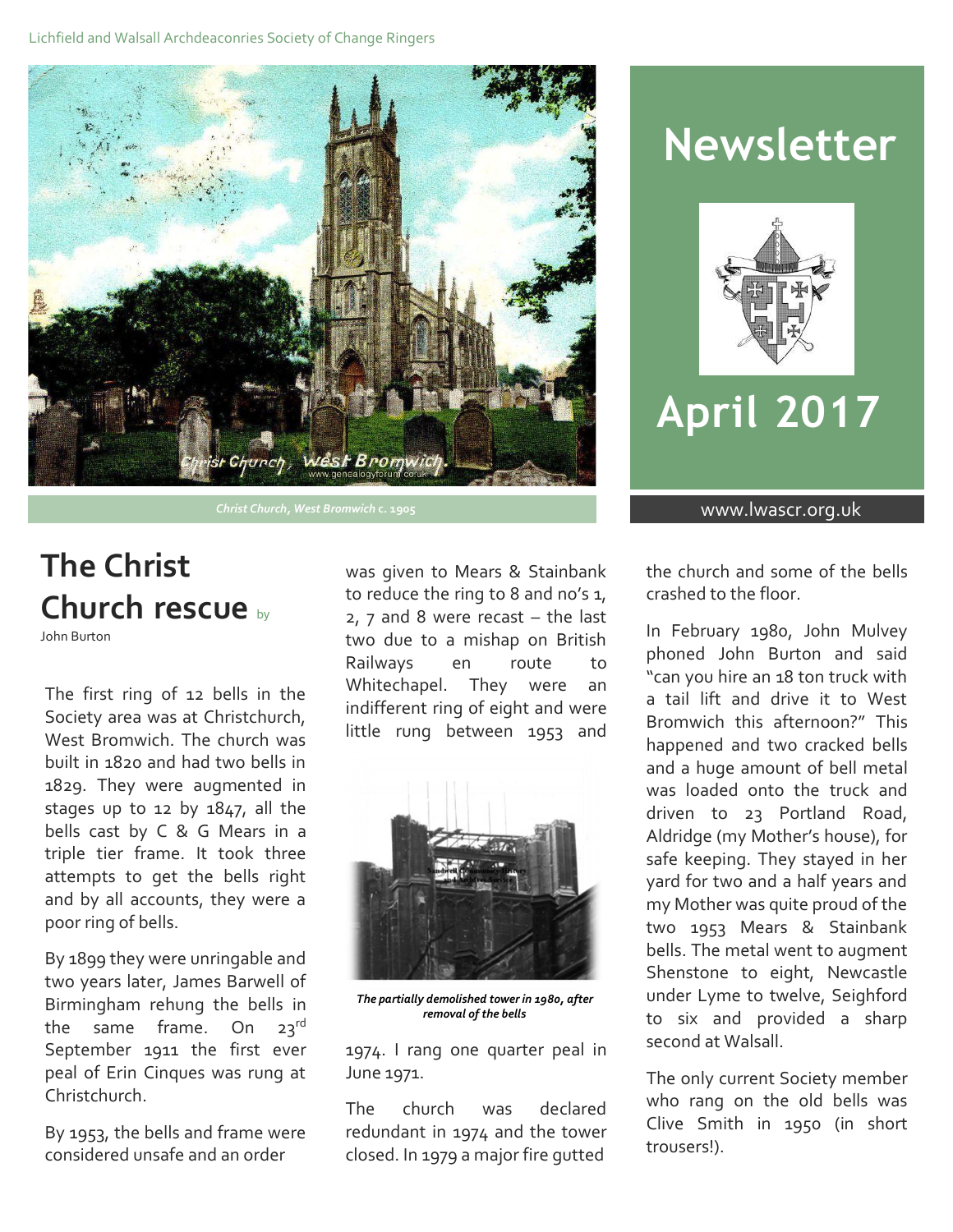# **Challenge Month report**

Congratulations to everyone who attempted a special challenge during Challenge Month. Particular thanks to those who also reported their efforts to the Newsletter Editor – see reports below.

### **Cannock**

At Cannock, we were able to help some of the enthusiastic ringers in our area to achieve significant quarter peals. Congratulations to Steve Askew (Brewood) who rang his first of Surprise Major, Pet Hughes (Penkridge) who trebled for her first 10 bell quarter, Mike Emery (Pelsall) who achieved a quarter of Grandsire Triples inside and Ian Salter (Stafford) who rang inside to Bob Major.

If anyone else would like to attempt a progressive quarter on a Sunday evening at Cannock, please contact: **geoffpick@totalise.co.uk**

#### **Penkridge**

We rang three quarter peals in February, the first two celebrating the 65th anniversary of the Queen's accession and the third after a wedding.

Bob Triples enabled us to score the first all local 8 bell quarter for many years; 3m/v Doubles gave Jim a chance to refresh his conducting skills after a long rest and Bob Doubles was Paul Geoghegan's first as conductor.

Our three girls, who are working towards their Bronze Duke of Edinburgh award, tried out some very different bells at Armitage (thanks to Lance) and are nearly ringing on their own. Petula achieved a long held ambition to ring a quarter on 10 bells, by ringing Plain Bob Caters at Cannock.

#### **Other challenge month quarters:**

- Alrewas: First on 6: Joyce Gent
- Pattingham: Betty Jackson's first inside
- Lapley: Four firsts of Middlesex **Triples**



 Armitage: several quarters of increasingly complicated doubles methods, including Julie McDonnell Bob Doubles

### **Peal Week (report by Abbots Bromley webmaster)**

Thanks go to Stuart Hutchieson for once again organising Peal Week this year. 28 ringers took part in 7 peal attempts and 6 of the 7 attempts were successful. Congratulations to all who took part and special thanks to Stuart – who also rang in them all. The successful peal attempts were:

- Drayton Bassett | Cambridge Surprise Minor
- Cannock | Plain Bob Triples
- Abbots Bromley | Bristol Surprise Major
- Abbots Bromley | Plain Bob Major (hand bells)
- Kingsbury | Cambridge Surprise Major
- Alrewas | Pudsey Surprise Major

Each was a challenge or a special event to at least one of the ringers in each. We didn't quite succeed with the attempt of 6-spliced at Coseley, however, in the beginning of March, a combined LWSCR/Shropshire band had a much more successful visit, to Much Wenlock, for a peal of 23 spliced Surprise Major.

# **More congratulations**

Well done **John Burton**, who reached the milestone of 15oo quarter peals in January 2017. The quarter of Yorkshire was at Norton Canes with the "Monday band" who have clocked up many of John's 1500 together.

Finally, congratulations to **Alex Davis** of Darlaston and **Kit Bardsley** of Lichfield Cathedral, who have been taken on as trainee bell hangers by Taylors'.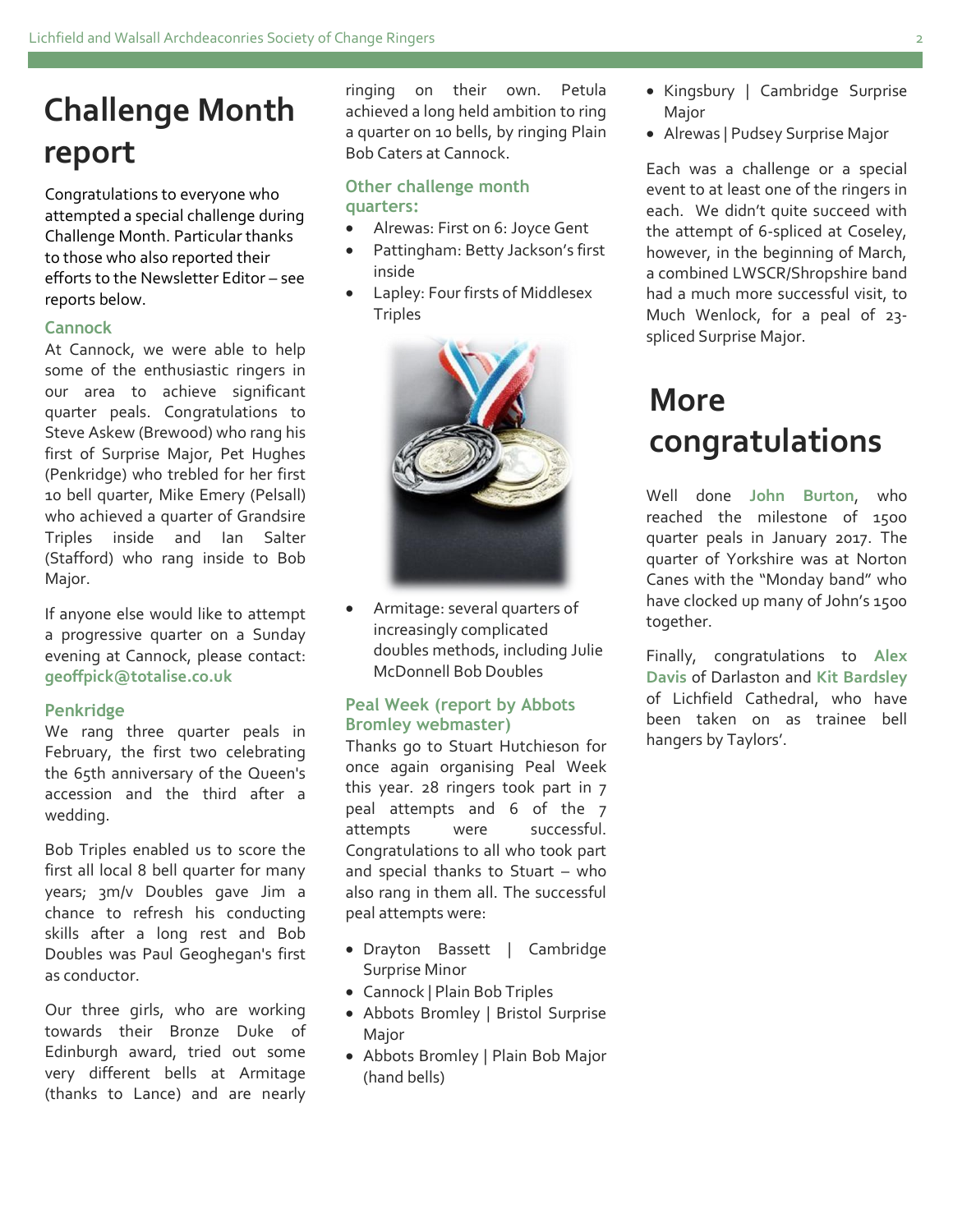## **6 bell striking competition** by Jean Nixon

entries from seven towers and an unofficial Young Ringers' team from the Cathedral and Coseley, which kept Phil Gay from Keele,



The winning Abbots Bromley band three hours.

As usual, some teams exceeded their expectations and others were a little disappointed. The former included Abbots Bromley, who were delighted to win the Henry Follis cup, after many months of practising and Coseley B, who were entering to gain experience and won the Harry Butler shield for call-change bands.



Coseley B – call change competition winners

This year, there were eleven Penn and the Cathedral. The Bouckley It was good to see teams from Walsall and Coseley entering for the first time, along with old hands from Aldridge, Cannock, Penn and the Cathedral. The Little Aston band made us very welcome and had been busy baking mouthwatering cakes (and made over 100 cups of tea and coffee), all served with a smile.



Prize winners for the largest dessert!

### **Society Subs**

 $\begin{bmatrix} 0 & 0 & 0 \\ 0 & 0 & 0 \\ 0 & 0 & 0 \end{bmatrix}$  $\begin{bmatrix} 1 & 0 \end{bmatrix}$  of society subs, in light of  $\parallel$  increasing demands on the **Hour Bell Restoration Fund and The Bell Restoration Fund and** several imminent major **projects. It is proposed to** increase the subscription charge (there has been no increase since 1997) and a  $\Box$  proposal will be put to  $\mathsf{m}$  members at the AGM. If you have any views on what a fair charge would be, please pass  $\parallel$  them to the Secretary: At its last meeting, the committee discussed the level

**sec@lwascr.org.uk**

when the statues were reinstated.

## **TAPS (Tuesday Accelerated Progress**

**Sessions)** by Ian Slater & Olly

Imagine all the fun of an Armitage practice night with some experienced extra visitors who can ring anything you want, Jean running the show that goes on for two hours and you get an idea what each Thursday morning in February was like on the TAPS course.

You go with your own objectives from hunting on five up to your choice of minor method and you get lots of goes, support and rope time. When you're not ringing you chat over tea with other learners. It's hard to beat this environment to learn in.

#### **Ian Slater**

What sets TAPS apart from a normal practice is a combination of keeping the bells moving all the time; plenty of people able to provide strong bands for improvers to improve; opportunities, for the most part, to have more than one touch to consolidate progress; and a full 2 hours as opposed to the 1h 30m you get at a typical practice.

**Olly Bouckley**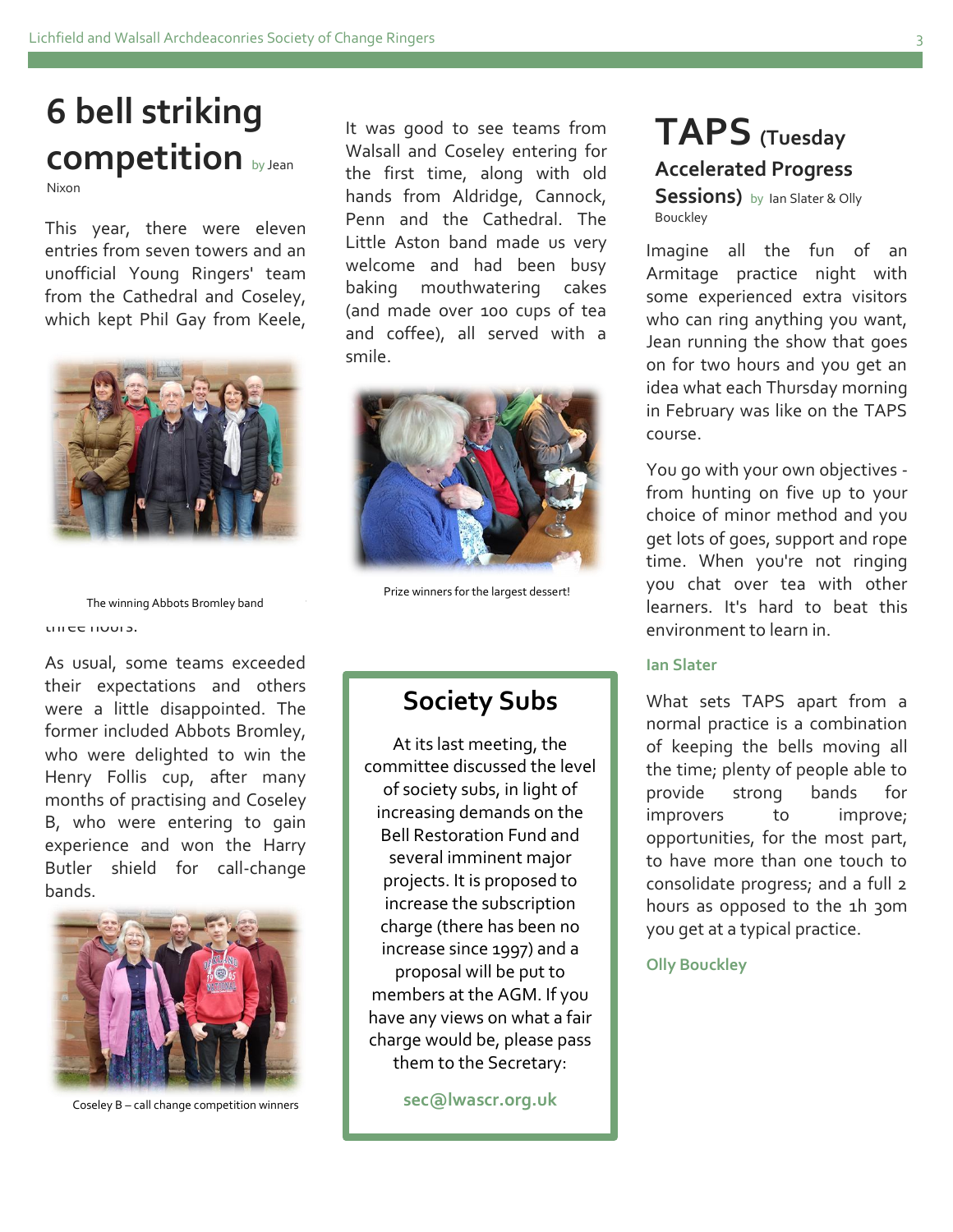# **Scouts enjoy an evening of fun and learning at Armitage** by Jordan Lawley

On the 10th and 17th of February 2017, the Armitage bell ringers held an evening welcoming the local Scouts, aged between 7-10, who were given an in-depth lesson on the age-old art of bellringing, covering the skills required and answering various questions along the way.



Each Scout was given a chance to handle the ropes and ring the bells, with help from the local Armitage bellringing team, including experienced tower captain, Lance Hill.

Each one was given a one-to-one lesson on striking the bells and a chance to actually ring them as a team. They were clearly exhilarated by the experience and really enjoyed themselves, which was great to see.

The Scouts were given a rewarding short lesson on everything to do with the bells, including change ringing, the health and safety aspects of bell ringing and the tradition of this famous English pastime.

With a little help from myself, by the end of the night all of the Scouts could chime the bells, ringing in sequence, and some even grasped the challenge of correcting their striking!

A few older Scouts also joined us as well as their Leader. Being older, they were given even more chance to progress and were given the special opportunity to ring a bell whilst it was 'Up', enabling them to get the full experience of ringing, with excellent results. One particular



ringer (Ozzy) showed great potential and has already booked more lessons! Who knows, we could have a new team member soon?

We at Armitage are very grateful for the opportunity to teach and familiarise others with the hobby of bellringing, and hope that whatever the age, the chance to ring has left a positive impact on the Scouts.

Being joined by the Scouts was a fun and interesting experience, and gave me an interesting learning curve, with the chance to teach people the skills of bellringing for the first time, which proved to be quite a rewarding challenge.

### **New Bell Advisor**

John Mulvey has taken over from Chris Roberts as the Society Bell Advisor. If you would like to discuss your bells, or arrange a visit, please contact **belladvisor@lwascr.org.uk**

*We would like to thank Chris for his past work in the role*

### **Donations at Society events**

Please note that from the **20th May 2017** event, ringing attendees at Society events will be asked to make a donation of  $f_1$ , which will contribute to the tower donation